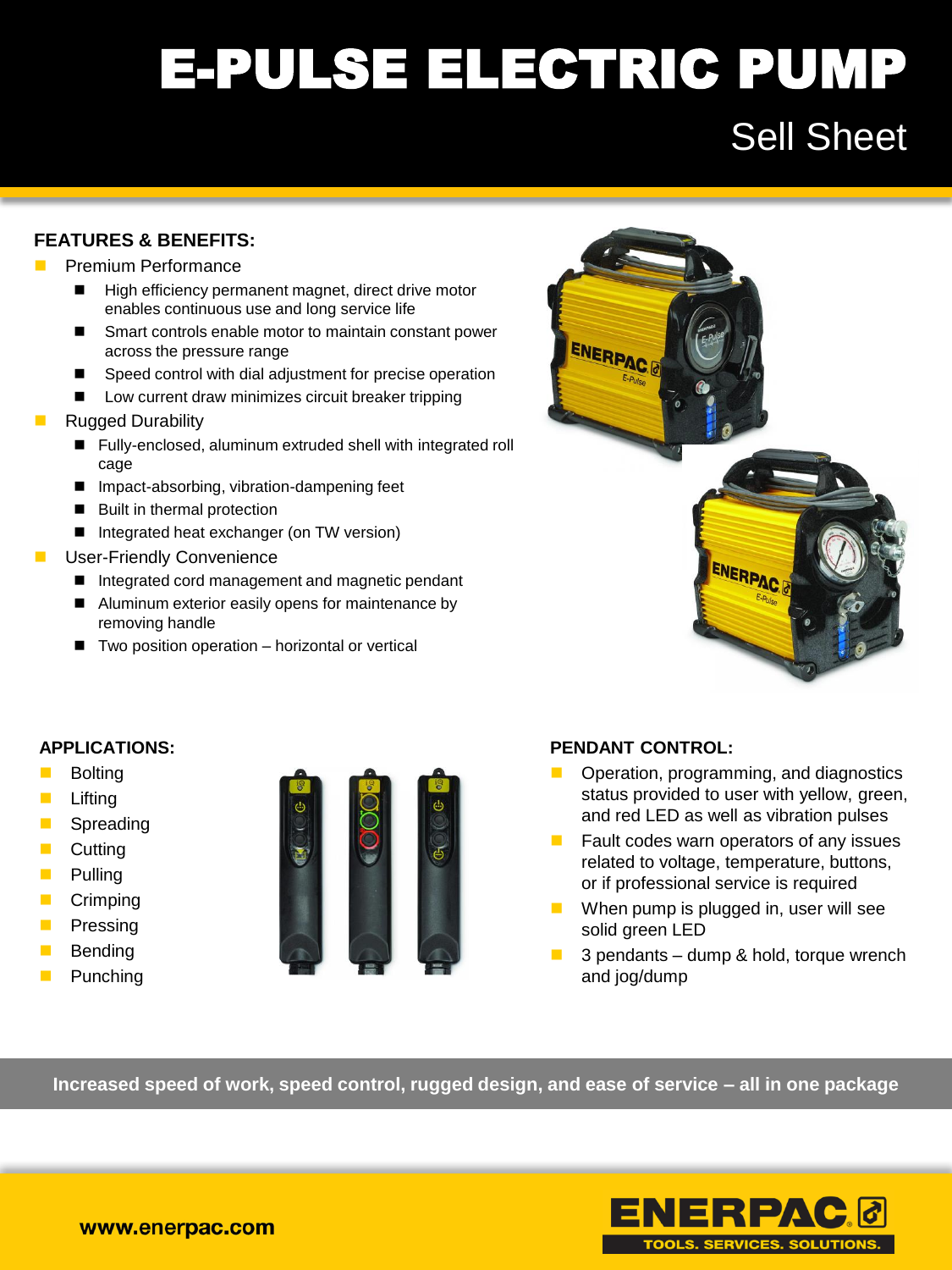## E-PULSE ELECTRIC PUMP





Easy to service Adjustable speed control Smart controls 6 piston design





### **Enerpac Pumps Comparison:**

|                        | <b>E-Pulse</b>    | <b>PU</b>   | <b>ZU</b> | <b>ZE</b>        |
|------------------------|-------------------|-------------|-----------|------------------|
| Flow @ pres (I/min)    | 0.52              | 0.33        | 1.0       | $0.65 - 3.28$    |
| Weight (kg)            | $18 - 22$         | 12-24       | $27 - 51$ | 41-120           |
| Motor Size (kW)        | 0.63(constant kW) | 0.37        | 1.27      | $0.75 - 5.60$    |
| <b>Motor Type</b>      | Permanent Mag     | Universal   | Universal | <b>Induction</b> |
| Useable Oil Cap. (I)   | 3.0               | $1.9 - 3.8$ | $4 - 40$  | $4 - 40$         |
| Reservoir Mtl          | Metal             | Plastic     | Metal     | Metal            |
| <b>Speed Control</b>   | <b>Yes</b>        | <b>No</b>   | <b>No</b> | <b>No</b>        |
| Interactive Pendant    | <b>Yes</b>        | <b>No</b>   | <b>No</b> | No               |
| <b>Protective Cage</b> | Standard          | <b>No</b>   | Accessory | Accessory        |
| Automatic breather     | Yes               | <b>No</b>   | <b>No</b> | <b>No</b>        |
| Noise Level (dBA)      | 70-85             | 85          | 85-90     | 75               |

When to sell the E-Pulse over PU IT pumps:

- **Looking for more flow/speed**
- **Looking for more continuous duty**
- Don't want the weight of a ZU or ZE
- Looking for more precise operation speed control
- **Now When not to sell the E-Pulse:** 
	- Looking for a "basic" pump
	- Looking for high flow and longevity of the ZU or ZE